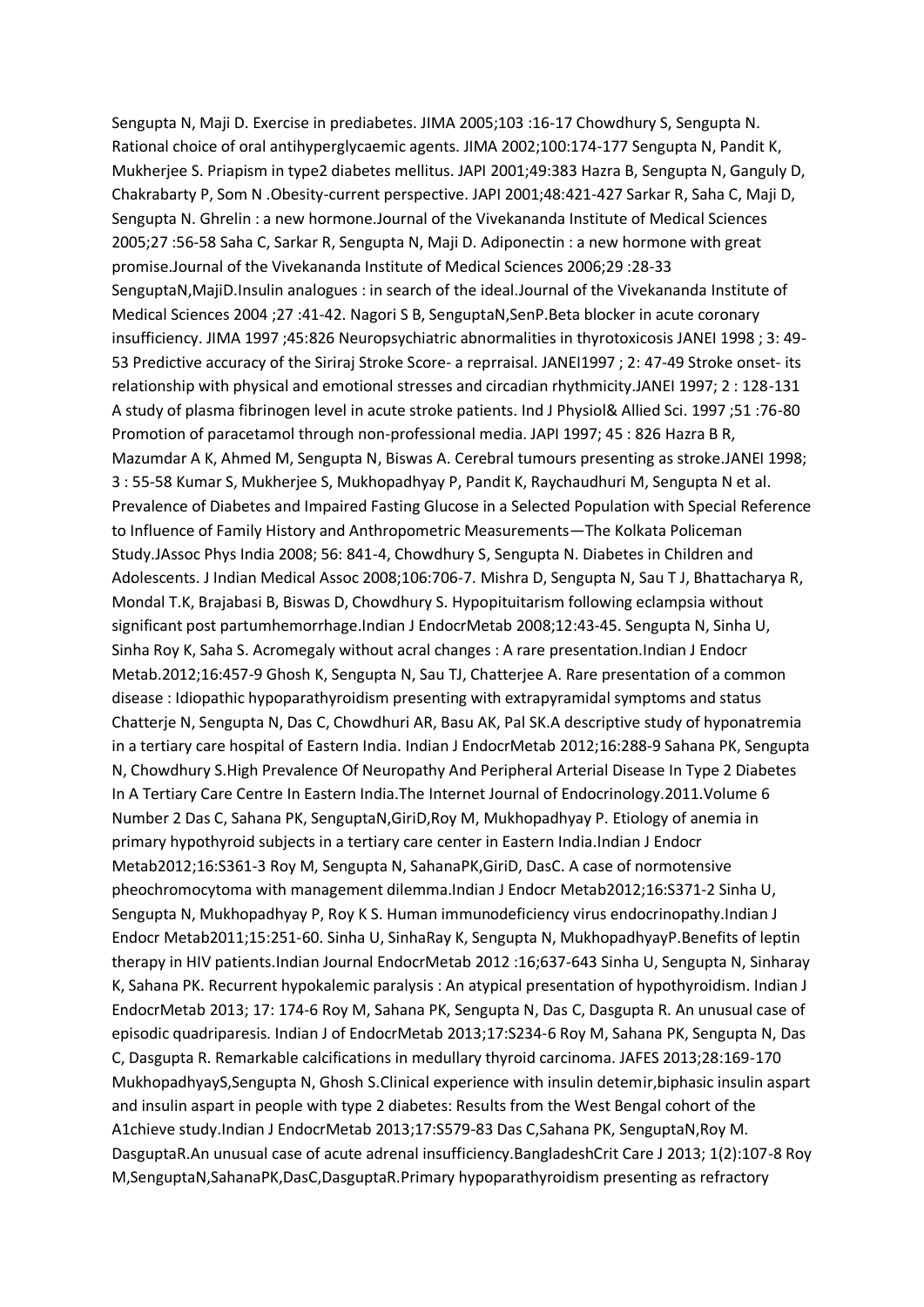status epilepticus.BangladeshCrit Care J 2013; 1(2):99-101 Das C, Sahana PK, SenguptaN,Roy M, Dasgupta R. Unusual presentation of Klinefeltersyndrome.Indian J EndocrMetab 2013; 17: S 683-4 Mukhopadhyay P, Paul B, Das D, SenguptaN,Majumder R. Perceptions and practices of type 2 diabetics : A cross-sectional study in a tertiary care hospital in Kolkata. Int J Diab Dev Ctries : 2010; 30 : 143-147 SenguptaN,Maji D. Subclinical thyrotoxicosis.J Indian Med Assoc 2006; 104: 596-600. Ghosh A,SenguptaN,SahanaP,GiriD,SenguptaP,Das N. Efficacy and safety of add on therapy of bromocriptine with metformin in Indian patients with type 2 diabetes mellitus : A randomized open labelled phase IV clinical trial. Indian J Pharmacology 2014:46 : 24-8 Chatterjee N,ChattopadhyayC,SenguptaN,DasC,Sarma N, Pal SK. An observational study of cutaneous manifestations in diabetes mellitus in a tertiary care Hospital of Eastern India. Indian J EndocrMetab

2014;18:217-2 Roy M,SahanaPK,SahaS,SenguptaN.Ulcerative goiter as expression of papillary thyroid carcinoma.ActaEndocrinologica(Buc) 2014;X : 307-8 Roy M, Sahana PK,

SenguptaN,DasC,SomaniP,Dasgupta R. An unusual presentation of type 2 diabetes mellitus.BangladeshCrit Care J. March 2014; 2(1) : 46-47 Das C,

SahanaPK,SenguptaN,RoyM,DeshmukhA,DasguptaR.Acute shock in an ambiguous child. Bangladesh Crit Care J.March 2014; 2(1): 38-9 Roy M,SahanaPK,DasC,SenguptaN,SarkarS,Chakrabarti S. Retinal findings in BardetBiedl syndrome. JAFES 2014

SahanaPK,DeshmukhAS,SenguptaN,DasC,DasguptaR.An unusual case of incomplete isosexual precocious puberty in a young girl with juvenile hypothyroidism.JClinSci Res 2014;3: 188-90 Shankar KG,GoswamiS,SenguptaN,Sahana PK. Diabetes mellitus in an obese adolescent boy with voracious appetite : An unusual presentation : Pradder- Willi syndrome. Indian Journal of Basic and Applied Medical Research 2015;4: 415-9 Ghosh K,BhattacharyaA,DuttaA,GhoshS,Sengupta N. Seizure And Cerebellar Signs : A young lady with Hypoparathyroidism.International Journal of Clinical Case & Investigations. 2015;6 : 42-7 SahanaPK,SarmaN,SenguptaN,Somani PS. A florid case of Iatrogenic Cushing's Syndrome induced by topical steroid with osteoporosis and hypogonadism.Indian J Dermatol 2015;60:42 Ghosh A,SahanaPK,DasC,MandalA,SenguptaN.Comparison of effectiveness and safety of add-on therapy of saroglitazar and fenofibrate with metformin in Indian patients with diabetic dyslipidemia.JCDR 2016;10: FC01- FC 04

GoswamiS,GuptaU,SenguptaN,ChowdhuryS,SahanaPK,Sharma V. Prevalence of hypothyroidism in Kolkata : An epidemiological pilot study.Indian Journal of Basic and Allied Medical Research 2016;5:370-3 DeshmukhAS,SenguptaN,BandyopadhyayP,SahanaPK,GoswamiS,SarkarP.Association of serum concentration of 25 hydroxyvitamin D with chronic periodontitis in patients with type 2 diabetes mellitus (T2DM).European Journal of Biomedical & Pharmaceutical Research.2016;3:558-6 SahanaPK,Krishna Shankar GS,SenguptaN,ChattopadhyayK.Boy with central precocious puberty probably due to a peripheral cause.BMJ Case Rep 2016;doi10.1136/bcr-2016-214554 Roy RP, Ghosh K, Ghosh M, Acharyya A, Bhattacharya A, Pal M,Charborty S, SenguptaN. Study of Vitamin B12 deficiency and peripheral neuropathy in metformintreated early Type 2 diabetes mellitus. I Deshmukh A, Sengupta N, Goswami S, et al. An analytical approach to explore clinicobiochemical relationship between type 2 diabetes mellitus (T2DM) and oro-dental diseases including chronic periodontitis. J. Evolution Med. Dent. Sci. 2016;5(70):5118- 5122, DOI: 10.14260/jemds/2016/1161 Somani PS, Sahana PK, Chaudhuri P, et al. Treatment of gestational diabetes mellitus: insulin or metformin?. J. Evolution Med. Dent. Sci. 2016;5(63):4423-4429, DOI: 10.14260/jemds/2016/1011 KaustubhC,PranabKS,ArjunB,SoumikG,KrishnaSGS,NilanjanS.Spectrum of Diabetic Kidney Disease in India – A Tertiary Care Centre Experience.JEndocrinol 2017,1(1):000103 Kumar R, Sengupta N, Shankar K,Sahana PK, Baidya A, Goswami S. A rare case of double ectopic thyroid with absent